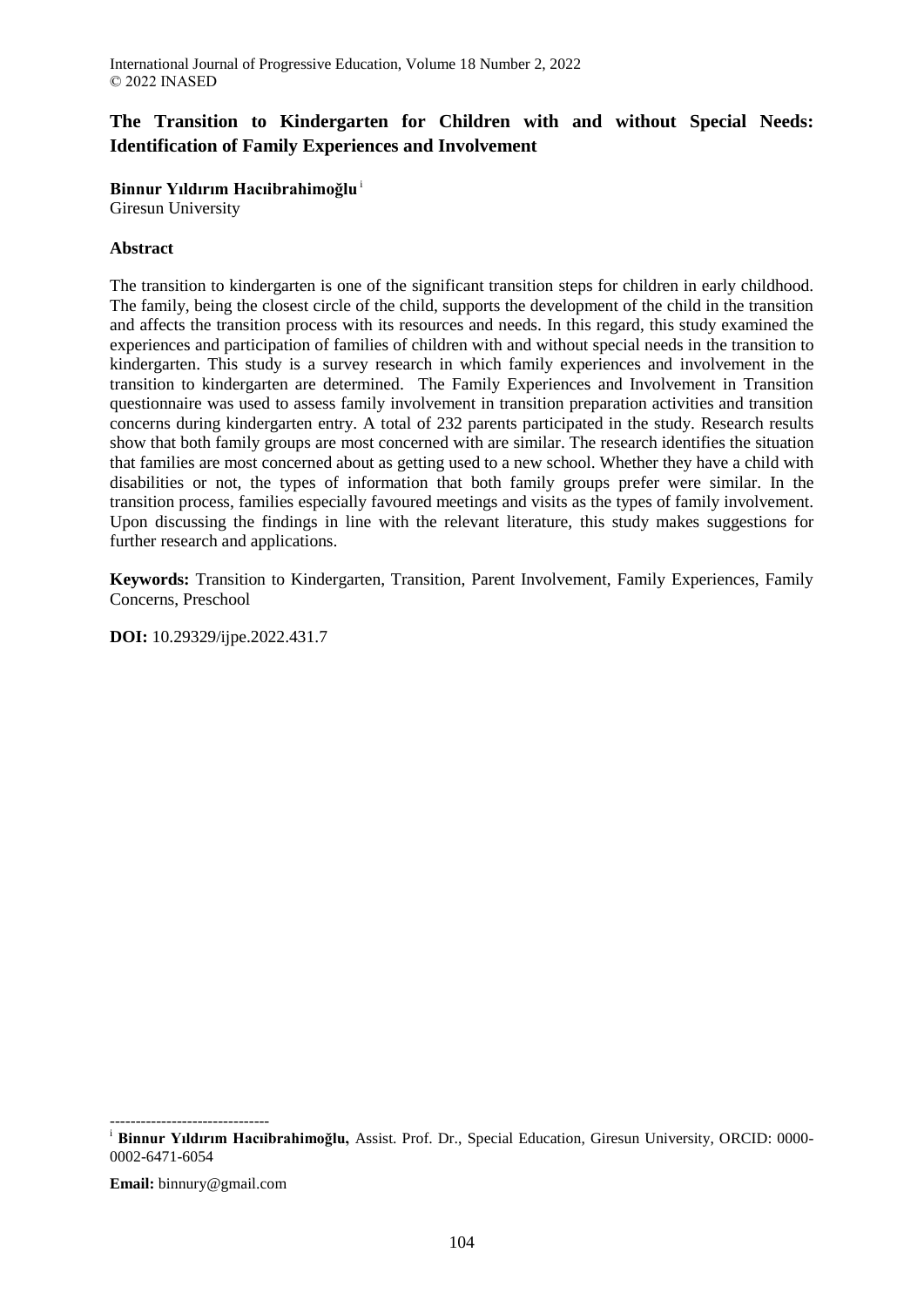# **INTRODUCTION**

The transition to kindergarten is a crucial life process for children wherein they can feel both excited and slightly sad, and is presented as a new setting in which families also experience similar feelings (Kielty, Passe & Mayle, 2013). Griebel & Niesel (2009) described the transition to school as a critical process particularly for the child, teacher and family in which the social environment, roles and identities of individuals change. Similarly, Rimm-Kaufman and Pianta (2000) described early childhood transitions as a 'delicate process' for further academic success. Therefore, the studies in the transition to the new educational environment will support the successful adaptation of the child and his/her family as soon as possible (Janus et al., 2007).

Studies suggest that the comfortable and successful transition brings about long-lasting positive results in the development of the child, affects the child's school performance and lets the child adapt to school more quickly; whereas a difficult and negative transition, by complicating the child's adaptation to school, affects the education process of children who are in the risk group of having disabilities or diagnosed with disabilities, especially in academic and social fields (McIntyre, Blacher & Baker, 2006; Stormont et al., 2005; Yeboah, 2002). In the transition to an educational environment with inclusive practices, the transition is considered to be a more stressful process for children with special needs (CSN), their families and professionals, as the expectations of the receiving school for CSN and their families increase, and the transition process includes many changes (Chadwick & Kemp, 2002; Rosenkoetter, Hains & Dogaru, 2007). It is stated that children and families may experience high stress due to the discontinuities between the previous educational environment and kindergarten (DeCaro & Worthman, 2011; Gill, Winters & Friedman, 2006; McGettigan & Gray, 2012). Families, particularly with children with disabilities, are more anxious in terms of behaviour, communication and general readiness in the transition to kindergarten than families with typically developing children (CTD) (McIntyre et al., 2010). Therefore, it is stated that the transition process should not be considered as a change only for the child; it is a change that includes the situations, structures and individuals surrounding the children that will affect them directly or indirectly (McIntyre et al., 2007; Rimm-Kaufman & Pianta, 2000). In the transition process, the family, in particular, plays an important role in providing information to the teacher about the areas where the child is adequate and inadequate (Kang, Horn & Palmer, 2017). Cooperation of families as having the role of informant, with school and school teachers will support the child's transition to kindergarten.

Kochhar-Bryant (2008) stated that different reactions in the transition to kindergarten may be experienced, and this process can become more difficult and complex especially for children with disabilities and their families. A more successful transition of the child and family should be supported with practices that encourage family participation. It has been revealed that the positive relationship between the child's general adjustment, academic outcomes and practices in the transition process is mediated by the active involvement of families (Schulting, Malone & Dodge, 2005). For this reason, it is seen that family involvement practices that will support communication and cooperation between home and school are important in the transition process.

#### **Transition and family involvement**

Family involvement is a process in which mothers, fathers and other family members participate in the relevant education programme in order to contribute to the education and development of children in early childhood (Morrison, 2013). Family involvement is essential for supporting the academic and social–emotional development of children in early childhood (Clarkin-Phillips & Carr, 2012; Kluczniok et al., 2013; Wilder, 2014). Families are not only teachers of children but also partners of educators. Parents' understanding of their children is valuable for teachers when planning their learning experience. Similarly, teachers can contribute to parents in getting to know their children since they get to know the children in a different environment. Therefore, these roles of parents and teachers will enable the child to benefit from the education offered at the highest level (Danielson, 2002; Keçeli-Kaysılı, 2008). Research findings show that when parents and teachers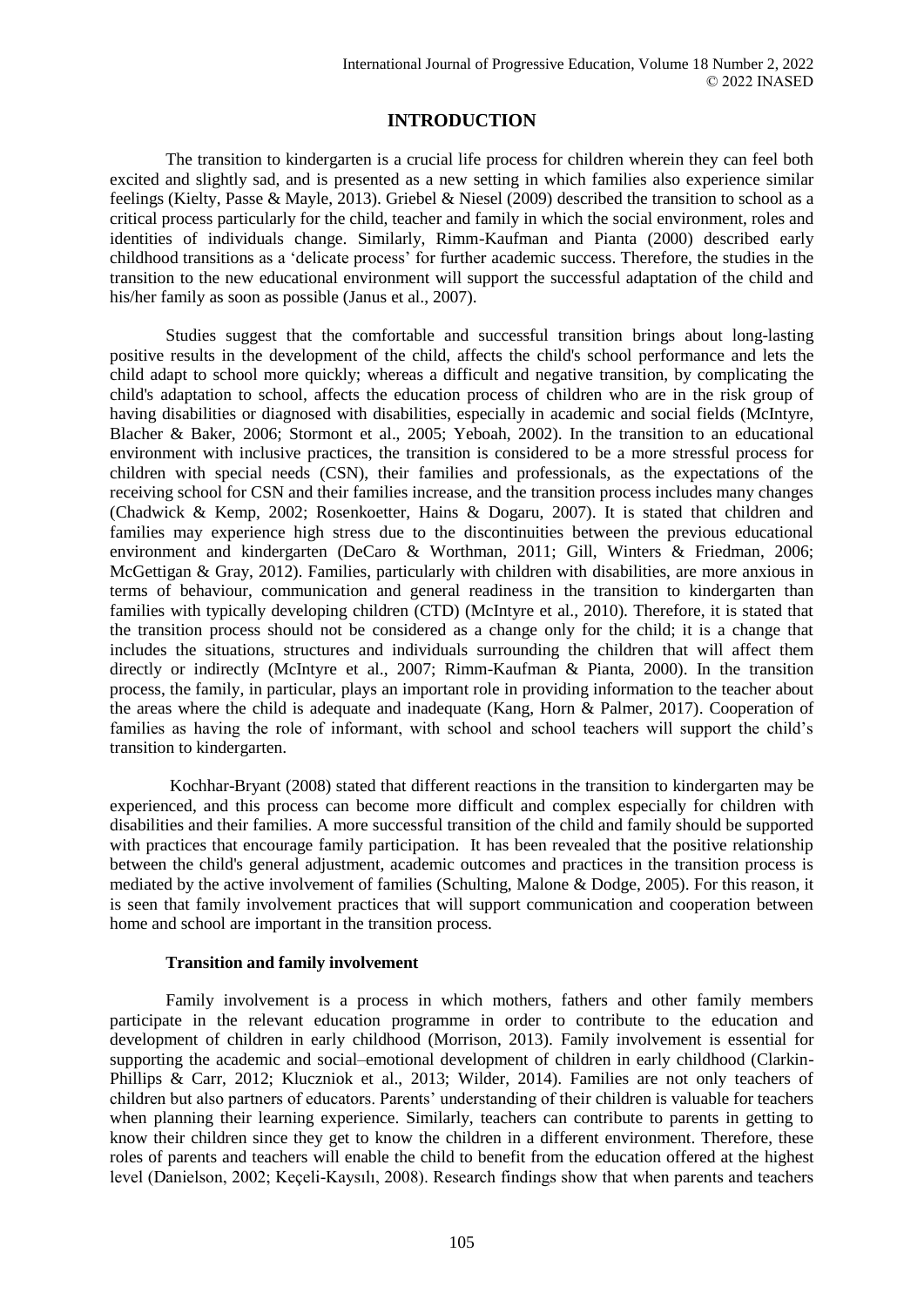work collaboratively to support the children, the children are more prepared to start school and experience a more successful school transition (Pianta et al., 1999; Puccioni, Froiland & Moeyaert, 2020; Schulting, Malone & Dodge, 2005).

Family involvement is an important social resource for children in coping with stress during the transition to school, and it is a strong and reliable determinant of adjustment to school. Family involvement improves the family–child relationship and the learning environment at home and positively affects the developmental areas and basic academic skills of the child, thus facilitating a smooth school transition (Lau, 2014). During the transition period, the adaptation of the child and family to the new educational environment is the most obvious effect of transition success. Fulfilling the responsibilities of the environment in which the child is present and the communication and behavioural skills displayed are the indicators of child adaptation, and the active involvement of the family in the services, planning, decisions, communication and cooperation are indicators of family adaptation (Rous et al., 2007). In terms of CSN, family involvement that includes the quality and interaction between family and professionals plays a role in the children gaining a strong and effective educational experience (Dockett & Perry, 2004; Stoner et al., 2007), and it helps the child to adapt to school better (Giallo et al., 2008). With regard to children with disabilities, families contribute significantly to the transition process as they provide the teacher with information about the child, support the teaching of the skills necessary for the inclusion environment and defend the child's rights (Chadwick & Kemp, 2002). Family also experience adaptation process to a new environment, and change in roles and responsibilities as well as children with or without special need (Lau, 2014; Yeboah, 2002). Studies should be organised to prepare both the family and the child for the new educational environment during the transition period to minimise the problems caused by these changes (Lau, 2014; Yeboah, 2002). To have sufficient and well-equipped knowledge about the child in the transition period, it is necessary to establish a connection with the family and the family to know about the new environment for the child and themselves. It is important for the family to take part in transition activities to prepare the child for school, and it is necessary to work with an expert on activities that will contribute to the child's learning, especially in the home environment. For a healthy transition, it is vital that families attend the transition meetings regularly and state their problems and needs (Rous, Myers & Striclin, 2007).

When the researches regarding transition studies are examined, sending written records that will cover all kinds of information about the child to the receiving programme, the teacher in the receiving programme meeting with the family and the child before the school starts, meeting with the family before and after the school starts, home visits and sending letters, the child visiting the receiving programme, the receiving programme's teacher visiting the sending programme, organising frequent meetings, activities to strengthen family participation, activities for the preparation of the child and the receiving and sending programmes sharing information are the most frequently used transition activities (Ahtola et al., 2011; Broström, 2002; Daley, Munk & Carlson, 2011; La Paro, Pianta & Cox, 2000; LoCasale-Crouch et al., 2008; McIntyre et al., 2010; Rous et al., 2010).

#### **The transition in Turkey during the early childhood period**

Transition studies in Turkey are quite a new issue. Transition recently started to be discussed in the field of special education and the field of early childhood education, mostly under the name of school adjustment. There is no implementation and legal regulation for transition and transition services in the country (Bakkaloğlu, 2013; Yıldırım Hacıibrahimoğlu, 2017); but in the Ministry of National Education (MoNE) Special Education Services Regulation (2018) provides arrangements for children with special needs. In the Special Education Services Regulation (2018), the educational evaluation, diagnosis and monitoring process section regarding transition is in Article 9 under the heading of 'Transition between levels'. It is stated that in cooperation with the school guidance service in line with the planning of the Guidance Research Centre, the necessary measures are taken regarding the student's adaptation to the school and access to education, and the practice is followed (MoNE, 2018). In the  $11<sup>th</sup>$  Article of the regulation, it is stated that preschool education is compulsory for children with special education needs who have completed 36 months, and the education period can be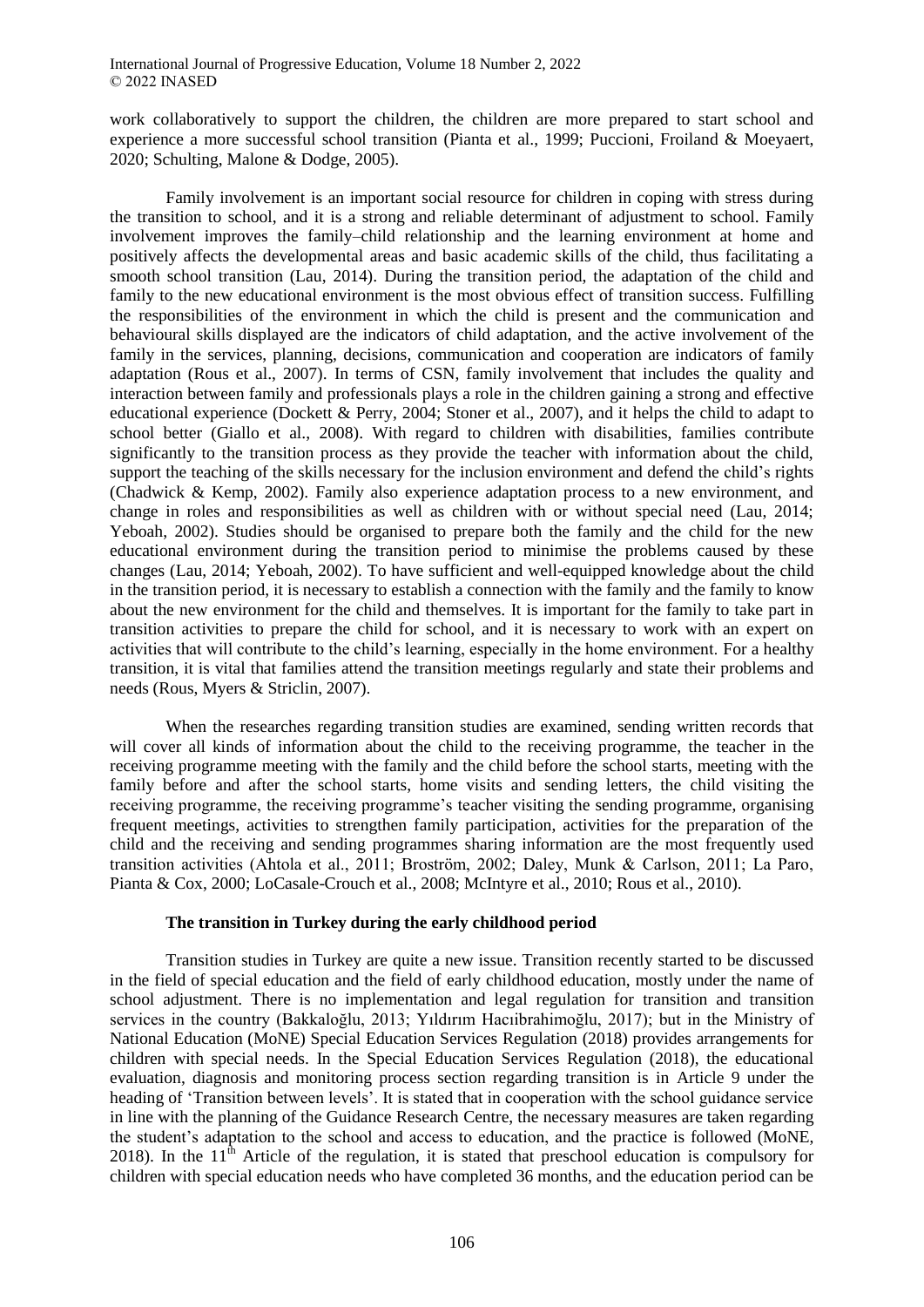extended in the preschool period, taking into account the development and characteristics of the children (MoNE, 2018).

As of the 2006–2007 academic year in Turkey one week before the schools start, an implementation of adjustment programmes is organised for kindergarten and the primary school first grade students to clear their concerns, to popularise the school environment, to familiarise them with the educational environment, the teachers and friends through games, drama and sports activities. MoNE regulated the school adaptation program as two days as of 2019-2020. In the scope of this program, MoNE presented to teachers an sample of this program and indicated significant points. Within the scope of this programme, children's meeting activities, meeting activities for families, introducing learning centres/departments of the school, introducing classroom rules, and getting to know the school and its employees were presented as sample activities to the adjustment programme. In the framework of this programme, it is envisaged that teachers should do their own unique activities; the school's facilities and conditions and student characteristics should be taken into account for the implementation of the adjustment programme (MoNE, 2020).

#### **Current study**

As can be seen, there is no specifically planned implementation in the legal regulations regarding the transition for children, whether they have disabilities or not. Since the implementation or regulation articles do not include an effective transition team, calendar, planned education for the child, transition activities, family participation, inter-institutional cooperation and communication, it does not have the feature of a systematic transition practice; therefore, they cannot be considered as effective transition practices. As Bakkaloğlu (2013) stated, the transition to school, especially for CSN, is carried out with the individual efforts of families.

MoNE (2021) statistical data reveals that there is a total of 673,313 students at the kindergarten level and the number of inclusive students in preschool education were 549. (MoNE, 2020). As indicated in the MoNE (2021) report, although the number of students in preschool education has decreased compared to previous years, due to the optionality of pre-school education and the Covid-19 outbreak, this number partially reflects the number of students who will transition to primary school. These data are thought to be important in establishing a planned transition program. It can be considered as a preliminary study in the individualization of transition programs to be created in relevant schools, especially according to student characteristics. At the same time, when we consider the families of these children based on the number of students, it is seen that a large group will take part in the transition to school. Therefore, there is a need for activities and practices that will facilitate the adaptation of families to the new educational environment.

Since there is no systematic transition practice and legal process covering the implementation and effectiveness directly related to the transition in Turkey, there is a deficiency for information on the experience of families in transition, their requirements and what kind of involvement they desire. As a result of this information, it is believed that through the organisation of necessary practices and studies, the transition to school and the adaptation process will be more successful for all children, families and teachers. It is thought that determining the transition practices and participation types preferred by families will contribute to the field of early childhood education and early childhood special education. It is expected to be a guide for future transition policies and practices. Therefore, the purpose of this study is to examine the experiences and involvement of families of children with and without disabilities in transition to kindergarten. For this purpose, a) what are the concerns of families in transition to kindergarten? b) what are the needs of families and the types of family involvement they want in the transition to kindergarten?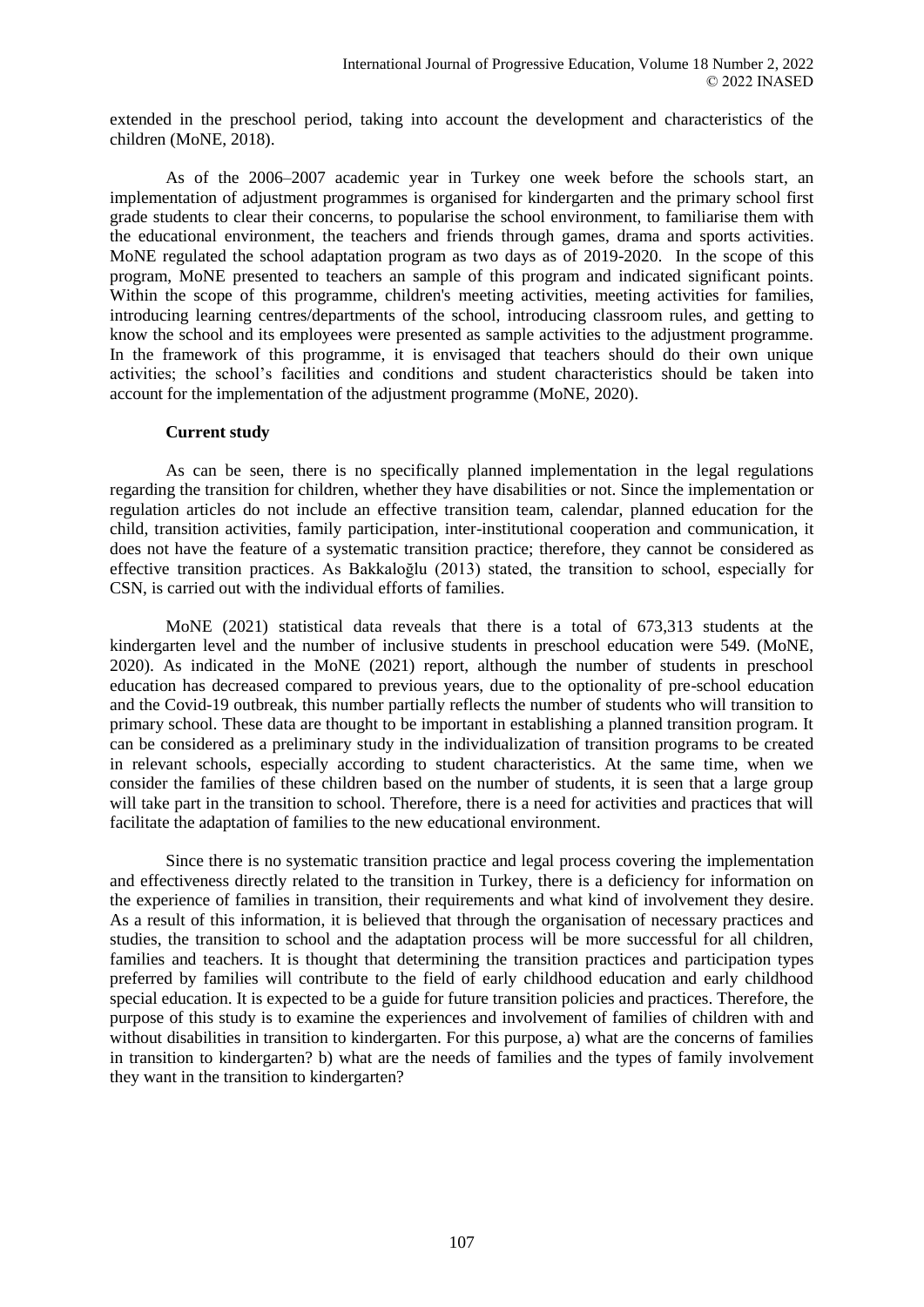#### **METHOD**

This study is a survey research in which family experiences and involvement in the transition to kindergarten are determined. Survey research describes the views towards and characteristics of a subject and determines the situation (Büyüköztürk et al., 2008).

#### **Participants**

The research was conducted with 27 kindergartens in eight primary schools, which were determined through convenience sampling from kindergartens affiliated to the MoNE. Early childhood education in Turkey is implemented in independent kindergartens, kindergartens incorporated into elementary schools, and practice classes. All of these are connected to the MoNE. Children aged 57– 68 months are enrolled as of the end of the enrolment month of September in kindergarten classes within the primary school. Kindergartens within the primary school consist of children who will start primary school in the next academic year. Children who complete 69 months of age at the end of September of the enrolment year are enrolled in the first grade of primary schools. School directorates direct the 69, 70 and 71-month-old children who are eligible to enrol in primary school to kindergarten education or postpone their enrolment to primary school for one year, upon the written request from their parents (MoNE, 2014).

After the schools were selected, the following conditions were taken into account for the parents during the formation of the study group: a) Having a child aged 57–68 months, b) having their child attend an early childhood education programme in the previous year and c) volunteering to participate in the research. Within the scope of the research, forms were sent to 390 families. In 18 surveys, only the demographics and a few other items were answered, and those surveys were therefore excluded. The study included 232 parents, 204 mothers (87.9%) and 28 fathers (12.1%) (see Table 1). When the demographic characteristics of the children were examined, forms were filled out for 123 (53%) girls and 109 (47%) boys. The average age of the children is 61.83 months. A total of 54 (23.3%) children, including 21 girls and 33 boys, were found to have a disability diagnosis. The diagnoses that children have were determined as—intellectual disabilities ( $n = 15$ ), autism spectrum disorder (n = 9), language and speech disorder (n = 9), learning disability (n = 9), attention deficit and *hyperactivity* disorder ( $n = 7$ ), chronic disease (asthma, epilepsy) ( $n = 3$ ), cerebral palsy ( $n = 2$ ) and developmental delay  $(n = 2)$ . Four parents with CSN stated that their child did not receive any specific educational support.

| Variable           |                         | <b>CSN</b>            | <b>CTD</b> | Total $N$ $(\%)$ |
|--------------------|-------------------------|-----------------------|------------|------------------|
| Respondent         | Mother                  | $^{\circ}87)$<br>47 ( | 204 (87.9) | 157 (88.2)       |
|                    | Father                  | 7 (13)                | 28(12.1)   | 21(11.8)         |
| Employment status  | Yes                     | 17(31.5)              | 123(53)    | 90(50.6)         |
|                    | No                      | 37(68.5)              | 109(47)    | 88 (49.4)        |
| Educational degree | High school             | 27(50)                | 66 (28.4)  | 39 (21.9)        |
| status             | Associate's degree      | 11(20.4)              | 54 (23.3)  | 43 (24.2)        |
|                    | Bachelor's degree       | 15(27.8)              | 108(46.6)  | 93 (52.2)        |
|                    | Post bachelor's (M. A.) | 1(1.9)                | 4(1.7)     | 3(1.7)           |

| Table 1. Parent demographic characteristics (n= 232) |  |  |  |  |
|------------------------------------------------------|--|--|--|--|
|------------------------------------------------------|--|--|--|--|

#### **Data collection tool**

The research used The Family Experiences and Involvement in Transition (FEIT; McIntyre et al., 2007) questionnaire to determine the experiences and involvement of families in the transition to kindergarten. The FEIT assesses parents' concerns in the transition to kindergarten and family involvement in transition preparation. The questionnaire consists of 72 items, within five domains: a) child educational history (14 items), b) parent concerns regarding the transition to kindergarten (11 items; e.g. academic, behavioural), c) identified needs during the transition to kindergarten (14 items), d) family involvement with the school around kindergarten transition practices (14 items) and e)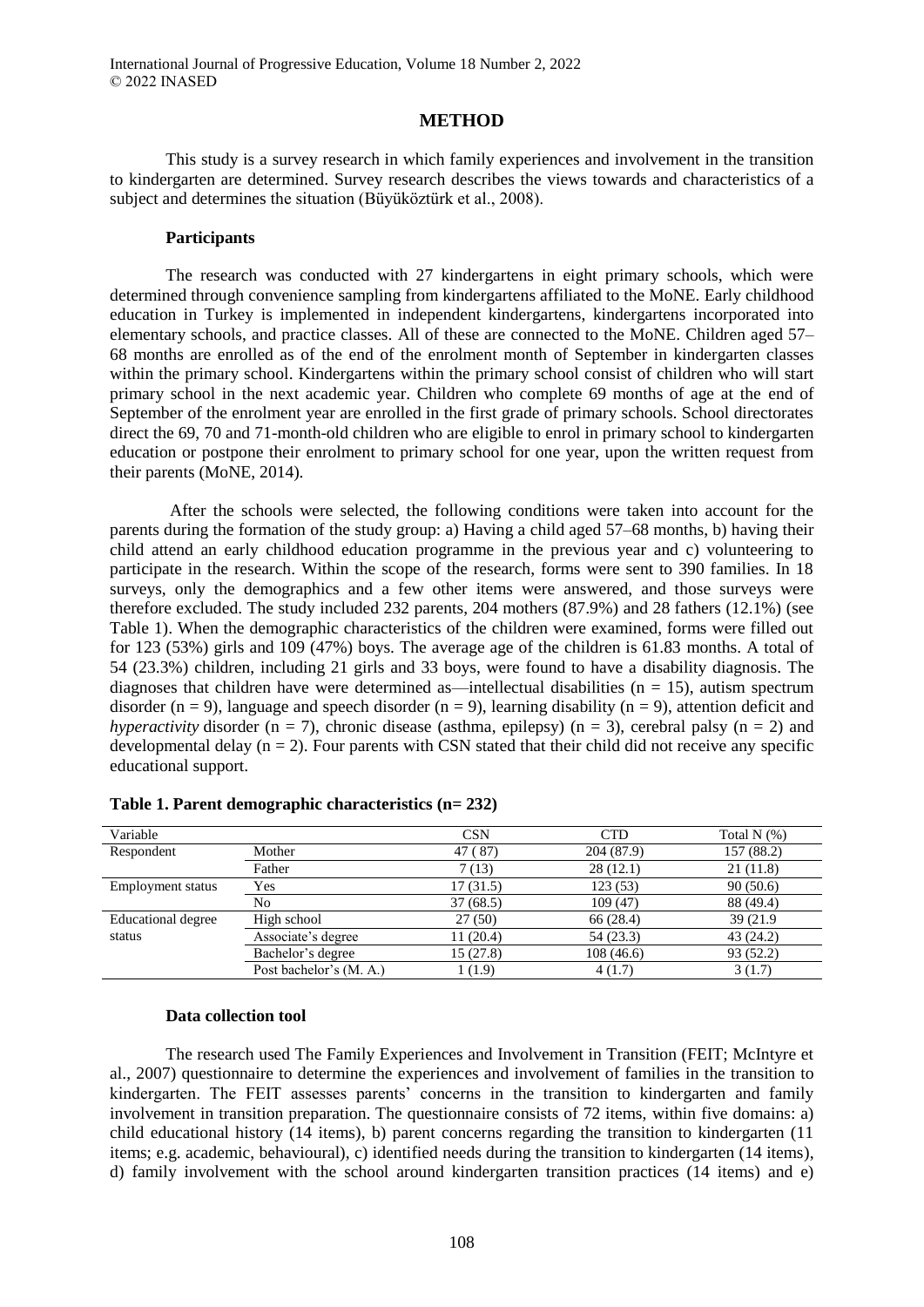family demographic information (19 items). In the section for family involvement in kindergarten transition practices, there were three answer options, consisting of whether they 'have', 'want' or 'don't have or want'. In this section, the items that families state they 'had' reflect their participation in transition practices. The section of family concerns was evaluated with a four-point scale (1: no concerns, 2: a few, 3: some, 4: many concerns). The 'Total Family Transition Concerns' score that families receive from this section varies between 11 and 44 points. Since FEIT is a data collection tool with the feature of a questionnaire, its adaptation to Turkish was handled comprehensively. For this purpose, the English form of the questionnaire was translated into Turkish by two Turkish language experts who are fluent in both languages. For the notable differences between the expert translations, opinions were taken again, and the questionnaire translated into Turkish by the language experts was converted into a single form. The Turkish form was given to two English language experts and translated back into the original language. In the examination, it was observed that the items in the Turkish and English form of the questionnaire had language equivalence. Afterwards, an expert evaluation form was prepared, and the English and Turkish forms of the questionnaire were sent to two academicians who are experts in the field of assessment and evaluation in education and three academicians who are experts in the field of early childhood education. Expert opinion was taken on whether the questionnaire items were suitable for Turkish semantically/conceptually. In line with the opinions and suggestions received from the experts, some changes were made in the questionnaire form, and the questionnaire was finalised. Some questions such as the race of the child and the family, the language spoken at home and the types of education programmes were removed from the survey or changed. For example, since there was no Head Start application it was removed from the form. After all these steps, the 'Pilot Turkish Form' of the FEIT questionnaire was obtained. This approved and finalised form was applied to eight parents who have a good command of English and Turkish and also meet the participant criteria of the study. After the pre-application, the obtained information was examined by the assessment-evaluation specialist and the form was found to be appropriate. Thus, the Turkish form of the FEIT questionnaire was ready.

#### **Data collection process and analysis**

The data collection process started in the second week of September for the 2018–2019 academic year and completed in October. To accord with the approval received from the relevant units, the schools selected as the study groups were approached, and the purpose of the study was explained. The preschool educational institutions that agreed to support the study were visited; the researcher was introduced to the teacher of the class where administration was going to be conducted. First of all, children matching the age range in the classroom were identified together with the teachers. After the children were identified, the participation form and questionnaire were sent to the families. After each family who wanted to participate in the study signed the participation form, the survey was carried out on a voluntary basis on a day. Participants were given the opportunity to withdraw from the study at any time. Forms coming from families were assigned numbers such as the participant codes of P1, P2. The study used descriptive statistical analysis and a chi-square test regarding families having CSN.

In the study, to examine the relationship between variables, the normality of distributions was examined using the Kolmogrov–Smirnov (KS) test for groups greater than 50 people and the Shapiro– Wilks (SW) test for groups less than 50 people. In the dimension of information that will help families in the transition to kindergarten, the significance values of the items in families with CSN are between  $SW = 0.218$  and  $SW = 0.530$  and are not normally distributed ( $p = 0.000$ ). In the families of CTD, the significance values of the items vary between  $KW = 0.453$  and  $KW = 0.535$  and do not show a normal distribution ( $p = 0.000$ ). Considering the family involvement types, the significance values obtained for the items in the families of the CTD vary between  $KW = 0.540$  and  $KW = 0.373$  points and are not normally distributed ( $p = 0.000$ ). Significance values for items in families of CSN vary between SW = 0.188 and SW = 0.624 and do not show a normal distribution ( $p = 0.000$ ). The analysis of the research data was completed by using inductive analysis (Yıldırım & Şimşek, 2018) for the analysis of the open-ended question in the questionnaire. Sample statements of the participants who gave their opinions on each determined theme were included.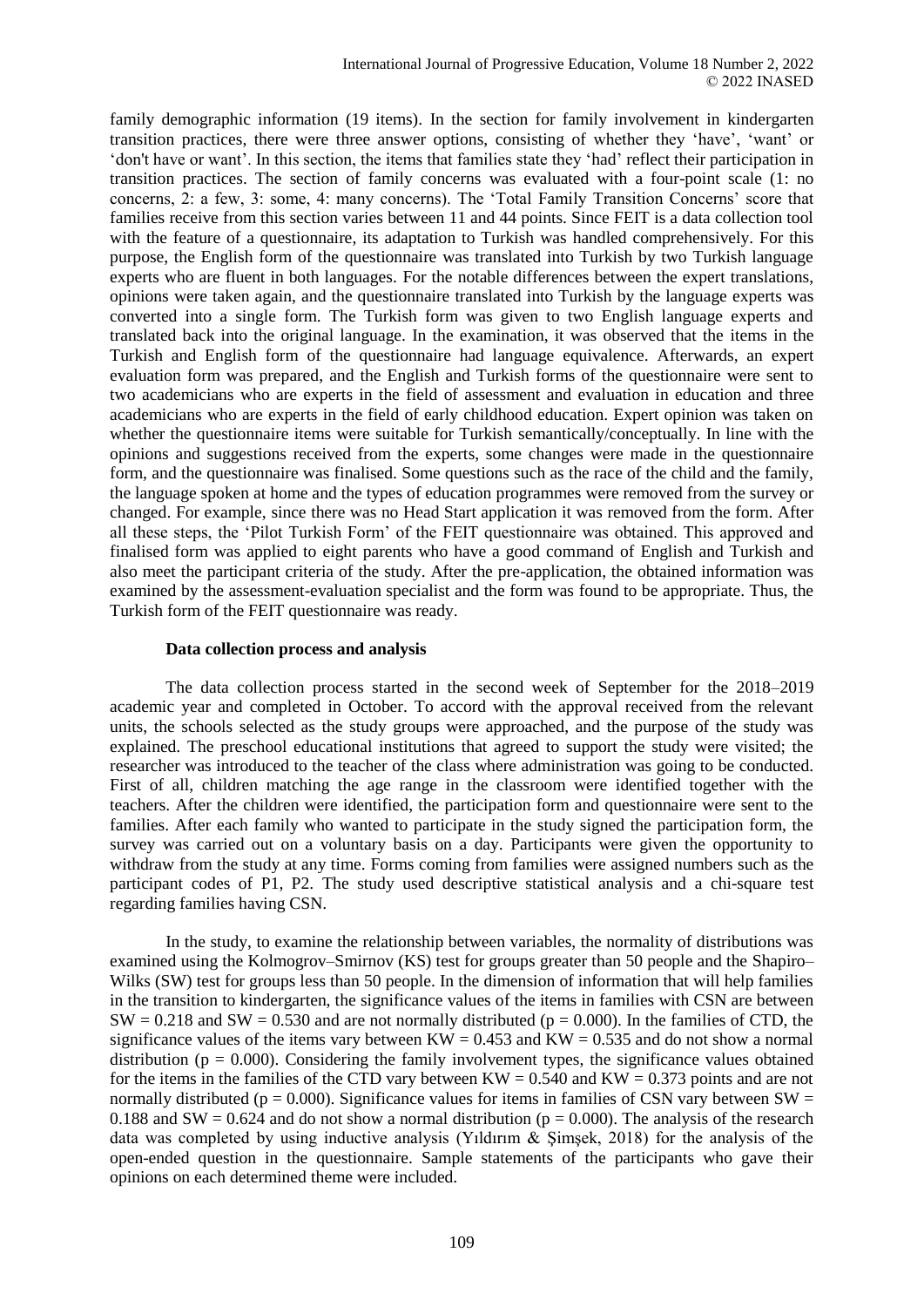# **RESULTS**

This study discussed the experiences and involvement of the families of children with and without disabilities in the transition to kindergarten. For this purpose, it first examined the concerns of families in transition to kindergarten. The total mean score of families with CSN regarding the concerns about the transition to kindergarten was 19.42, and the standard deviation was 6.50. For families with children with typical development (CTD), the total mean score was 16.83, and the standard deviation was 4.75. The Cronbach  $\alpha$  internal consistency reliability of the scores obtained in the family concerns section in the transition to kindergarten was calculated as 0.816 for all items. This value shows that the score obtained is highly reliable (Özdamar, 2004). Views on the concerns of families with and without CSN are presented in Table 2.

|                                    |            |     | No concern |                | A Few |                | Some |                | Many                     |      |           |
|------------------------------------|------------|-----|------------|----------------|-------|----------------|------|----------------|--------------------------|------|-----------|
|                                    |            |     | (1)        |                | (2)   |                | (3)  |                | concerns                 | M    | <b>SD</b> |
| Concern                            |            |     |            |                |       |                |      |                | (4)                      |      |           |
|                                    |            | n   | $\%$       | $\mathbf n$    | $\%$  | $\mathbf n$    | $\%$ | $\mathbf n$    | $\%$                     |      |           |
| Academics                          | <b>CTD</b> | 113 | 63.5       | 41             | 23.0  | 22             | 12.4 | $\overline{c}$ | 1.1                      | 1.51 | 0.75      |
|                                    | <b>CSN</b> | 21  | 38.9       | 17             | 31.5  | 9              | 16.7 | 7              | 13.0                     | 2.03 | 1.04      |
| Behavior problems                  | <b>CTD</b> | 111 | 62.4       | 40             | 22.5  | 23             | 12.9 | 4              | 2.2                      | 1.55 | 0.80      |
|                                    | <b>CSN</b> | 27  | 50.0       | 12             | 22.2  | 9              | 16.7 | 6              | 11.1                     | 1.88 | 1.05      |
| Following directions               | <b>CTD</b> | 119 | 66.9       | 41             | 23.0  | 16             | 9.0  | $\overline{2}$ | 1.1                      | 1.44 | 0.70      |
|                                    | <b>CSN</b> | 24  | 44.4       | 18             | 33.3  | 8              | 14.8 | 4              | 7.4                      | 1.85 | 0.93      |
| Getting along with other children  | <b>CTD</b> | 99  | 55.6       | 41             | 23.0  | 34             | 19.1 | $\overline{4}$ | 2.2                      | 1.67 | 0.85      |
|                                    | <b>CSN</b> | 25  | 46.3       | 15             | 27.8  | 10             | 18.5 | $\overline{4}$ | 7.4                      | 1.87 | 0.97      |
| Getting along with teacher         | <b>CTD</b> | 93  | 52.2       | 49             | 27.5  | 29             | 16.3 | 7              | 3.9                      | 1.71 | 0.87      |
|                                    | <b>CSN</b> | 23  | 42.6       | 16             | 29.6  | 12             | 22.2 | 3              | 5.6                      | 1.90 | 0.93      |
| Getting used to a new school       | <b>CTD</b> | 71  | 39.9       | 57             | 32.0  | 43             | 24.2 | 7              | 3.9                      | 1.92 | 0.89      |
|                                    | <b>CSN</b> | 20  | 37.0       | 15             | 27.8  | 16             | 29.6 | 3              | 5.6                      | 2.03 | 0.95      |
| Child being ready for kindergarten | <b>CTD</b> | 97  | 54.5       | 48             | 27.0  | 28             | 15.7 | 5              | 2.8                      | 1.66 | 0.84      |
|                                    | <b>CSN</b> | 20  | 37.0       | 18             | 33.3  | 10             | 18.5 | 6              | 11.1                     | 2.03 | 1.00      |
| Separating from family             | <b>CTD</b> | 104 | 58.4       | 37             | 20.8  | 26             | 14.6 | 11             | 6.2                      | 1.68 | 0.93      |
|                                    | <b>CSN</b> | 26  | 48.1       | 16             | 29.6  | 8              | 14.8 | 4              | 7.4                      | 1.81 | 0.95      |
| Toilet training                    | <b>CTD</b> | 141 | 79.2       | 22             | 12.4  | 13             | 7.3  | $\overline{2}$ | 1.1                      | 1.30 | 0.65      |
|                                    | <b>CSN</b> | 43  | 79.6       | 5              | 9.3   | $\overline{4}$ | 7.4  | $\overline{2}$ | 3.7                      | 1.35 | 0.78      |
| Ability to communicate needs       | <b>CTD</b> | 131 | 73.6       | 36             | 20.2  | 9              | 5.1  | $\overline{c}$ | 1.1                      | 1.33 | 0.62      |
|                                    | <b>CSN</b> | 29  | 53.7       | 10             | 18.5  | 10             | 18.5 | 5              | 9.3                      | 1.83 | 1.04      |
| Other concerns                     | <b>CTD</b> | 173 | 97.2       | $\overline{2}$ | 1.1   | 3              | 1.7  | $\overline{a}$ | $\overline{\phantom{a}}$ | 1.04 | 0.27      |
|                                    | <b>CSN</b> | 50  | 92.6       | 1              | 1.9   | 3              | 5.6  | $\overline{a}$ | $\overline{\phantom{a}}$ | 1.12 | 0.47      |

|  | Table 2. Concerns of families with and without CSN |  |  |
|--|----------------------------------------------------|--|--|
|  |                                                    |  |  |

When the concerns of families with CSN are addressed with the answers 'a few, some and many', getting used to a new school (63%), the child being ready for kindergarten (62.9%), academics  $(61.2\%)$ , getting along with the teacher  $(57.4\%)$ , following directions  $(55.5\%)$  and getting along with other children (53.7%) were identified as the first six items that families are concerned about (see Table 2). In the other concern category, the majority of families did not express their opinions, but three parents were found to have some concerns about the child being distracted, being too active and not being able to communicate. When the views of families with CTD are examined, getting used to a new school (63.2%), getting along with the teacher (47.7%), the child being ready for kindergarten (45.5%), getting along with other children (46.6%) and separating from family (41.6%) were identified as the first five items that families are concerned about (see Table 2). In the other concerns category, the majority of families did not express their opinions, but it was found that three parents had some concerns about nutrition, the child not being able to protect themselves and the child being too stubborn.

The second finding of the study is to determine the needs that will help families in the transition to kindergarten. In general, families stated that types of information in the transition planning process will help in the transition. When the views of families with CSN are examined, 'what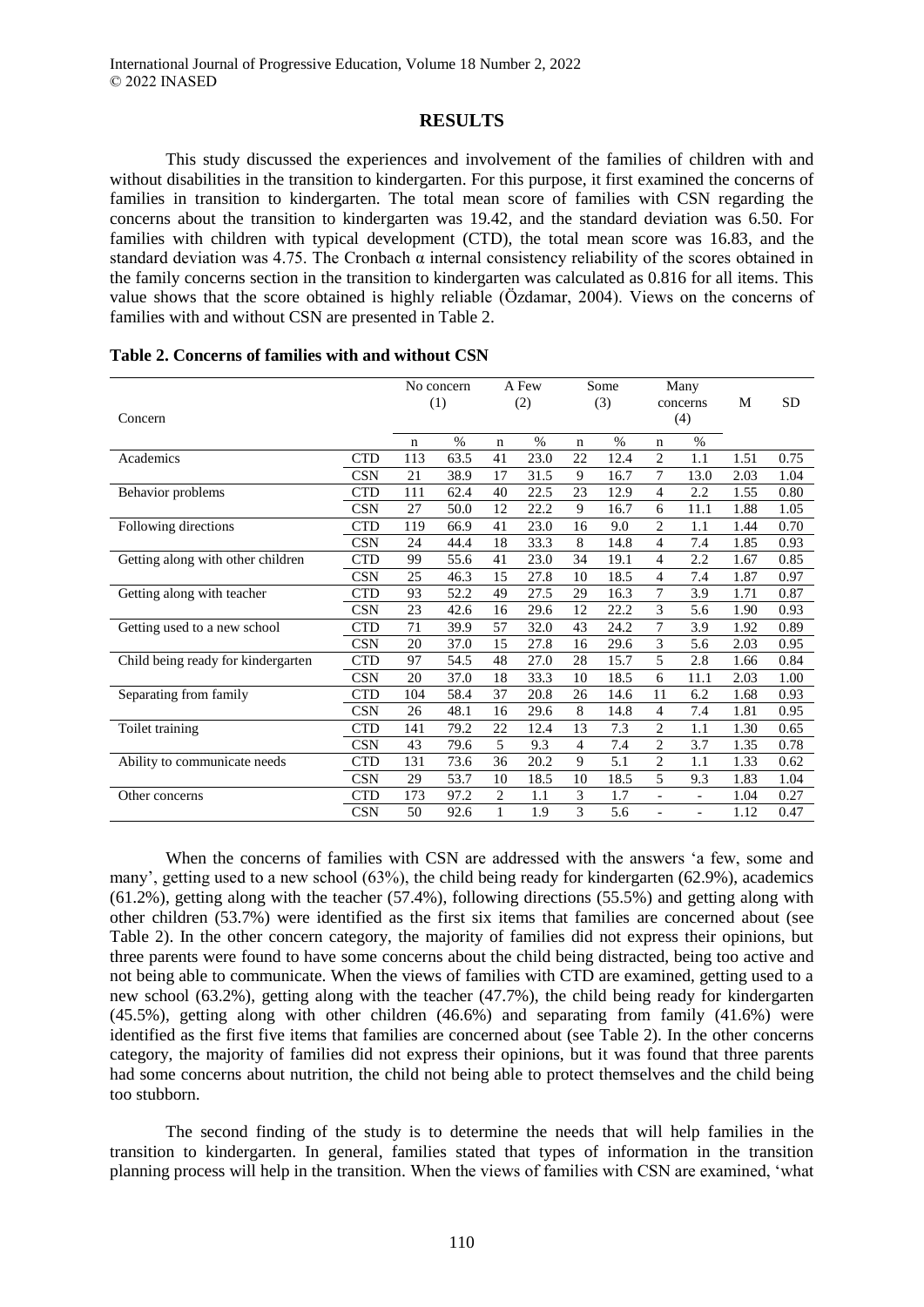caregiver can do to prepare for transition' (92.6%), 'child's skill' (90.7%), 'child's future/new teacher' (88.9%) and 'how kindergarten is preparing for the transition' (88.9%) items were identified as the most requested types of information. For the families with CTD, the items of 'child's future/new teacher' (91.6%), 'what caregiver can do to prepare for transition child's skills' (89.9%) and 'how kindergarten is preparing for transition'  $(87.6\%)$  were the most requested types of information (see Table 3). There was no significant relationship between the families' views on the types of information in transition planning and having or not having CSN ( $p > .05$ ).

|              | Table 3. Families indicating they want more information regarding their child's transition to |
|--------------|-----------------------------------------------------------------------------------------------|
| kindergarten |                                                                                               |

|                                                 | <b>CSN</b> | <b>CTD</b> |       |
|-------------------------------------------------|------------|------------|-------|
| Type of information desired                     | $n(\%)$    | $n$ (%)    | $x^2$ |
| Preschool program                               | 44 (81.5)  | 145(81.5)  | 0.00  |
| Kindergarten program                            | 47 (87)    | 151 (84.8) | 0.03  |
| Child's skills                                  | 49 (90.7)  | 159 (89.3) | 0.00  |
| Child's future/new teacher                      | 48 (88.9)  | 163 (91.6) | 0.11  |
| Child's future/new school                       | 45(83.3)   | 153 (86)   | 0.06  |
| Academic expectations in kindergarten           | 42 (77.8)  | 147 (82.6) | 0.35  |
| Behavioral expectations in kindergarten         | 44 (81.5)  | 154 (86.5) | 0.48  |
| How preschool prepared for transition           | 47(87)     | 154 (86.5) | 0.00  |
| How kindergarten is preparing for transition    | 48 (88.9)  | 156 (87.6) | 0.00  |
| What caregiver can do to prepare for transition | 50 (92.6)  | 160(89.9)  | 0.10  |
| Emotional support/encouragement from school     | 46(85.2)   | 128 (71.9) | 3.21  |
| Emotional support/encouragement from family     | 41 (75.9)  | 137 (77)   | 0.00  |

Another question of the study is to determine the type of family involvement families want in the transition to kindergarten. The items 'visit kindergarten class/elementary school' (97.2%), 'monthly contact with preschool teacher' (94.9%) and 'attend a kindergarten open house' (93.3%) were the most desired family involvement types in the transition by families with CTD. When the opinions of families with CSN are examined, the items, 'attend a kindergarten open house' (96.3%), 'visit kindergarten class/elementary school' (94.4%), 'monthly contact with preschool teacher' (92.6%) and 'attend a kindergarten orientation session' (92.6%) were the family involvement types that families wanted most in the transition process (see Table 4). There was no significant relationship between the families' having or not having CSN and their views on the types of family involvement in the transition ( $p > .05$ ).

#### **Table 4. The types of family involvement families want in the transition process**

|                                                                      | <b>CSN</b> | <b>CTD</b> |       |
|----------------------------------------------------------------------|------------|------------|-------|
| Type of information desired                                          | n(%)       | $n$ (%)    | $x^2$ |
| Monthly contact with preschool teacher                               | 50 (92.6)  | 169 (94.9) | 0.10  |
| Annual meetings with preschool staff                                 | 47 (87)    | 152 (85.4) | 0.06  |
| Attend a transition planning meeting with preschool staff            | 34(63)     | 139 (78.1) | 4.23  |
| Attend a transition planning meeting with kindergarten staff         | 42 (77.8)  | 147 (82.6) | 0.35  |
| Visit kindergarten class/elementary school                           | 51 (94.4)  | 173 (97.2) | 0.29  |
| Member of transition planning team at preschool                      | 32(59.3)   | 100(56.2)  | 0.05  |
| Attend a transition information meeting at preschool or kindergarten | 45 (83.3)  | 164(92.1)  | 2.67  |
| Phone call from kindergarten teacher                                 | 43 (79.6)  | 141 (79.2) | 0.00  |
| Home visit from kindergarten teacher                                 | 34(63)     | 101(56.7)  | 0.42  |
| Attend a kindergarten orientation session                            | 50 (92.6)  | 154 (86.5) | 0.92  |
| Receive written communication regarding transition from preschool    | 38 (70.4)  | 147 (82.6) | 3.10  |
| Receive written communication regarding transition from kindergarten | 45 (83.3)  | 152 (85.4) | 0.02  |
| Attend kindergarten registration                                     | 46(85.2)   | 165(92.7)  | 0.37  |
| Attend a kindergarten open house                                     | 52 (96.3)  | 166(93.3)  | 0.24  |

Participants' opinions regarding the open-ended question, 'What are/were the primary issues for your child as he/she transitioned to kindergarten?' were examined. The families' answers to this question were grouped under six themes: adaptation, behavioural problems, self-expression,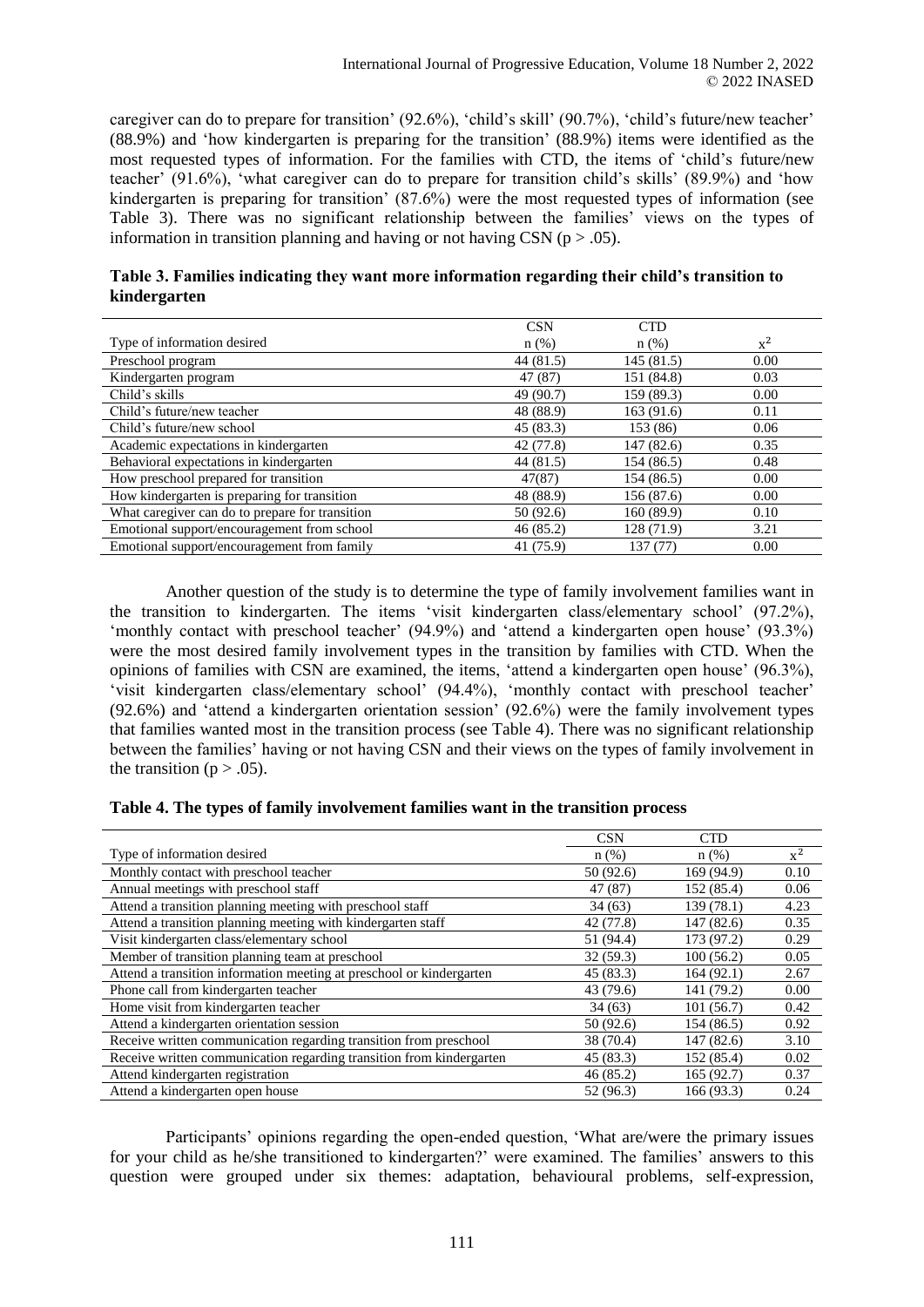distraction, being active and self-care. It was determined that the emphasis on school, friend and teacher harmony came to the fore in the responses of the participants regarding the theme of adaptation. For example, statements such as, P10, '*Will he/she get used to the school, will he/she like the teacher? I'm worried'* and '*Frankly, the process of him/her getting used to his/her school and his/her friends makes me think, whether he/she will adapt or what kind of a process is waiting for us. He/She cannot easily get used to his/her friends, and mothers sometimes come to me with complaints'. P91* supports this situation. Under the theme of behavioural problems, parents mentioned some of their children's behavioural issues. Participant P161 stated, '"He/she is *a little aggressive child, and he/she reacts immediately. I think he/she will have problems in his/her new school because of this situation' as their opinion*. P115 and P193, on the other hand, stated that their children had problems with obeying the rules and P115 stated '*We have difficulties in obeying the rules, therefore there is a problem. Now, the same process can start again in the new class, he/she does not accept rules easily*'. Within the scope of the self-expression theme, families stated that their children cannot express themselves. In this theme, a difference was found between the views of families with and without CSN. Parents of CTD said their children cannot express themselves due to their temperament. The statement, *'He/she is a very introverted, timid child, it is difficult for him/her to adjust. In this process, he/she cannot explain or express himself/herself*' of P108 is an example of this situation. Families with CSN associated the inability to express themselves with the child's disability. P51 said, *'*He/she has *problems with speech and perception. Therefore, he/she cannot express himself/herself to his/her friends and teachers in the classroom; in turn, he makes himself/herself more passive',* and P39 said, '*Due to his/her asthma disease, he/she did not stay in stuffy, dusty, crowded environments, so he/she remains very shy in groups of friends; he/she may have trouble expressing himself/herself in the classroom environment*'.

Another theme derived from the participants' views was distraction. Families explained that there may be problems related to distraction, whether the children are diagnosed or not. P12's 'W*hile doing homework and activities we have difficulties. He/she gets bored very quickly, and is indifferent',* and P173's 'He/she c*annot pay attention to anything for a long time, him/her being distracted worries me. His/her interest passes very quickly. He/she avoids taking responsibility'* views are examples of this situation. Under the theme of being active, as seen in P198's statement, *'I have some hesitations about him/her adapting to other friends because he/she is so active',* families explained that their children may have problems due to being active. Under the self-care theme, problems with nutrition and toilet requirements were identified. Some families stated that they had problems with nutrition, and P171 stated *'He/she has food allergies, we may have problems with nutrition at school',* explaining that the child may have nutritional problems due to allergies. Some families stated that their children could not meet their toilet needs in different environments outside the home. P145's statement, '*He/she has a toilet problem. When we go somewhere, he/she does not go to the toilet and he/she constantly cries'* is an example of this situation.

#### **DISCUSSION**

This study examined the experiences and involvement of families of children with and without disabilities in the transition to kindergarten. In line with this purpose, firstly, the study addressed the concerns of families in the transition to kindergarten. The study found that both family groups are most concerned with are similar. The situation that both families with CSN and families with CTD are most worried about was the item 'getting used to a new school'. McIntyre et al. (2007) also found this as the most worried about item in their study. At the same time, it overlaps with the adaptation theme findings obtained from the open-ended question in the research. McIntyre, Blacher, and Baker (2006) stated that CSN experience more adaptation problems in the transition to kindergarten than children with typical development. Bakkaloğlu (2013) examined the lives of families of CSN who switched from early intervention to preschool education in a qualitative study. In the study, families stated that they faced the problem of their children being unable to adapt to the new environment or group and being rejected by their peers. The research findings reveal the importance of what awaits the child and family in the new school, the importance of preliminary information about the new educational environment and the necessary skills for the child in this environment. The absence of transition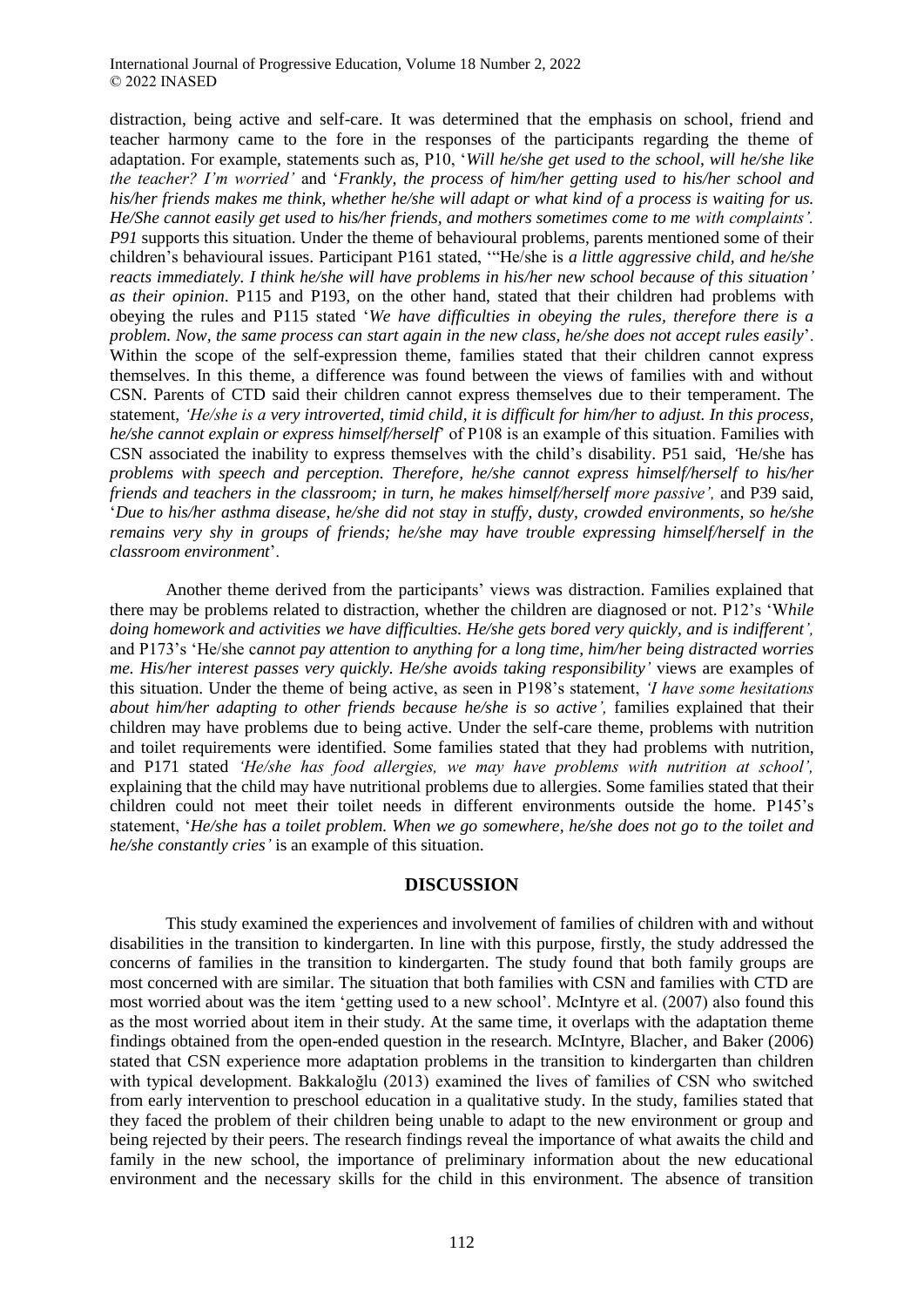planning practices for the new educational environment makes it inevitable to experience problems in adaptation. Therefore, it is thought that supporting families and children with transition practices for the next educational environment will reduce their concerns about adaptation to school in general.

In the study, the items 'Child being ready for kindergarten', 'getting along with teacher' and 'getting along with other children' were among the three other common items that families worry about the most. It was found that families with CSN have concerns about academic skills and following instructions, whereas families with CTD indicate the separation from the family. The literature supports the research results (McIntyre et al., 2007; McIntyre et al. 2010; Rimm-Kaufman, Pianta & Cox, 2000; Welchons & McIntyre, 2015). McIntyre et al. (2010) identified following the instructions and academic skills as areas of concern for families with CSN. Academic skills support the success of the student by facilitating adaptation to the classroom (Dockett & Perry, 2007; Harper, 2005), but for CSN, social skills as well as academic skills (Chadwick & Kemp, 2002; Johnson et al. al., 2000; Harper, 2005; Kemp & Carter, 2005) and having communication competence (Johnson et al., 2000; Kemp & Carter, 2005) are significant in-class and life skills in the transition process. The families' answers to the open-ended question support this situation. Therefore, these concerns of families are significant. Similar to the findings of the research, Welchons and McIntyre (2015) stated that families with CSN have more anxiety in all items other than separation from the family than families with CTD.

Another finding obtained from the research is that both family groups have the opinion that they require certain needs in the transition process and that these needs will help them in transitioning. Whether they have a child with disabilities or not, the types of knowledge preferred by both family groups are similar. When the opinions of the families were examined, the item 'what caregiver can do to prepare for transition' was determined as the most requested information type by families with children with special disabilities. This item is also the second most requested information type for the other family group. The communication, relationship and mutual information support of families with specialists and other families are defined as indicators of the adaptation of the child and the family to the new environment (Malone & Gallagher, 2009; Rous et al., 2007). It is emphasised that the family should be guided and supported through the consideration of the needs of the family in the transition process, including family training and ensuring family involvement in the educational setting support the preparation of the family for the transition (Rosenkoetter, Hains, & Fowler, 1994; Stoner et al., 2007). Chadwick and Kemp (2002) stated that families with CSN are anxious, stressed, angry and disappointed due to the lack of knowledge, the suitability of the placement, lack of sufficient support and loneliness during the transition process, and the support and participation offered to the family are very important for the family to support the child. In the study, information about the child's new teacher is the item most preferred by families with CTD. This type of information is also seen as significant for families of CSN. In their study, McIntyre et al. (2007) found information on the child's new teacher as the second most preferred type of information by families. The concerns and needs expressed by the families reveal that they need to be prepared and informed for the transition process. Practices carried out within the scope of the adaptation program in Turkey are not included in the scope of transition planning and transition activities. These adaptation programs carried out a few days prior to the starts of schools and it is mostly for children. Also these programs are planned as children's familiarization to school, to teachers and children and children's socialization with them. There are no practices covering a certain transition period for the families to know their roles and responsibilities, learn how to support their children, and obtain information about the teachers in this new environment. Therefore, these views of families are considered as a necessary requirement. Planned transition practices that will be held at regular intervals during the transition to kindergarten or primary school will meet these needs of families.

In the study, the views of both family groups on family involvement types were generally similar. It was determined that the majority of families want family involvement practices in the transition period. However, in the study, the item 'visit kindergarten class/elementary school' was determined as the most requested family involvement type by families with CTD and 'attend a kindergarten open house' by families with CSN for the transition to kindergarten. This finding is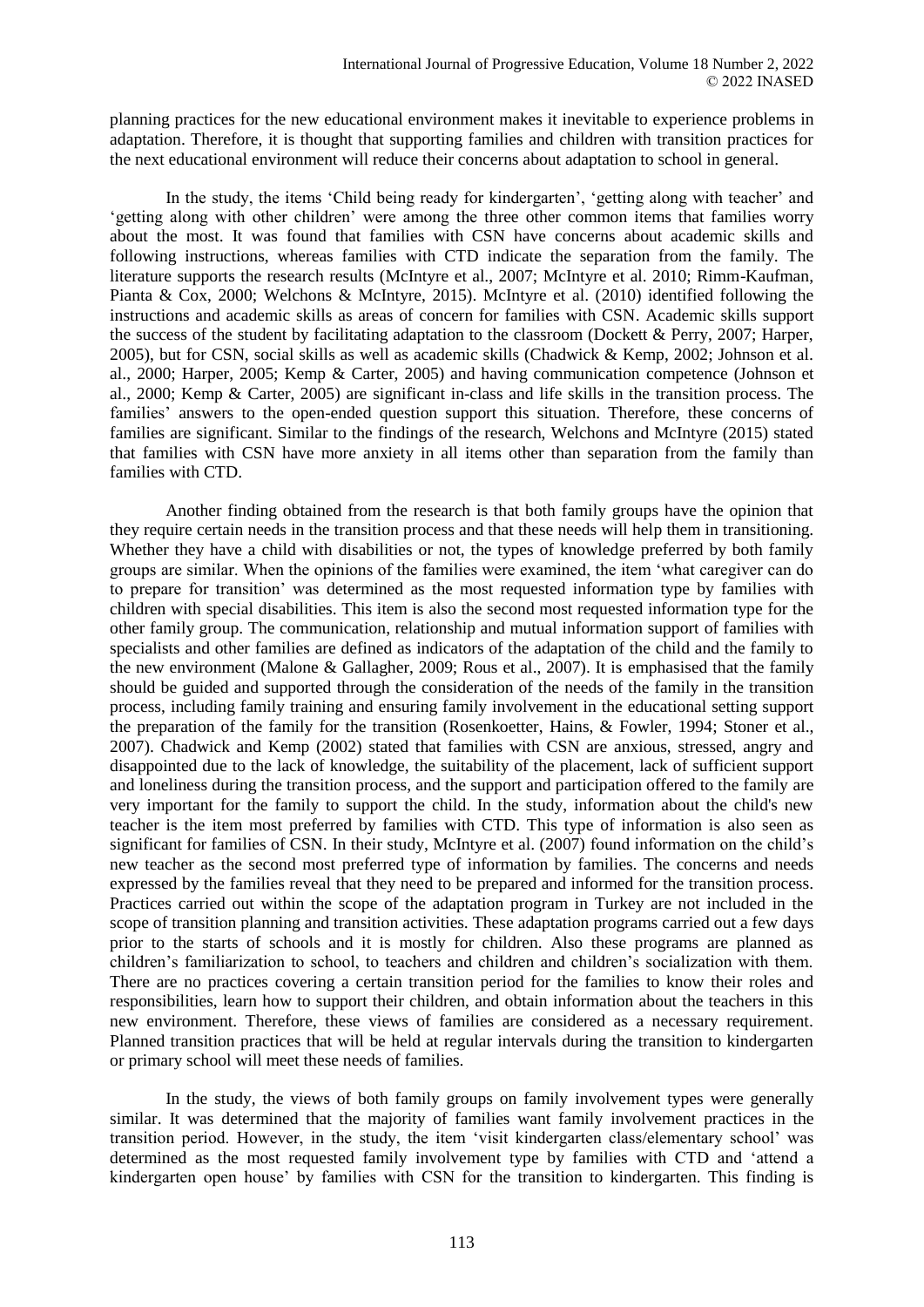thought to be related to the need for families with CSN to get to know the school more closely, to meet families and to share information through such activities. The finding regarding the type of family involvement that families prefer the most in this study differs from other studies (McIntyre et al., 2007; McIntyre et al. 2010; Quintero & McIntyre, 2011; Welchons & McIntyre, 2015). Turkey not yet having a systematic transition policy and application can explain this situation. Families are not involved in a team, planning and activities in the transition process. Therefore, they do not have the experience of being a member of the transition team or taking part in transition meetings. Pianta et al. (1999) stated that child- and family-oriented transition practices such as school visits and meetings may be more beneficial than other written methods (e.g. fliers, letter).

# **CONCLUSION AND IMPLICATIONS**

This study, which examined family experiences and involvement in the transition to kindergarten, concluded that, the areas that all families worry about are similar. Both family groups find information and family involvement useful in the transition process. It has been determined that families with CSN, especially the person responsible for the child's care, need more information about what to do in the transition. Families specifically preferred the family involvement types of meetings and visits. The findings obtained from the study show that all families, whether they have a child with disabilities or not, want practices related to the transition. It is thought that the practices and participation types preferred by families will have a significant impact on future transition plans. In addition, it is thought that with these legal and planned transition policies and practices, the concerns of families can be eliminated.

The families involved in this study represent a certain region. Different regions in the country can be determined, and research can be applied to a wider family group. Another limitation of the study is that only parents' views were taken. With quantitative and qualitative research involving teachers and school administrators, together with families, the information in the field can be enriched. Individualised transition programmes can be prepared by considering the experiences of families, the transition practices they mentioned and family involvement types, and the effectiveness of these programmes can be investigated through experimental studies.

#### **REFERENCES**

- Ahtola, A., Silinkas, G., Poikonen, P., Kontoniemi, M., Niemi, P., & Nurmi, J. (2011). Transition to formal schooling: Do transition practices matter for academic performance? *Early Childhood Research Quarterly, 26,* 295-302. https://doi.org[/10.1016/j.ecresq.2010.12.002](https://doi.org/10.1016/j.ecresq.2010.12.002)
- Bakkaloğlu, H. (2013). Ebeveynlerin gözüyle özel gereksinimli çocukların erken müdahaleden okul öncesi programlara geçiş süreci [Parental views on the transition process of children with special needs from early intervention to preschool]. *Eğitim ve Bilim*, *38* (169), 311-327. Retrieved from http://egitimvebilim.ted.org.tr/index.php/EB/article/view/2284
- Broström, S. (2002). Communication and continuity in the transition form kindergarten to school. In H. Fabian & A. W. Dunlop (Eds.), *Transitions in the early Years: Debating continuity and progression for children in early education* (52-63). London: Routledge Falmer.
- Büyüköztürk, Ş., Çakmak, E.K., Akgün, Ö. E., Karadeniz, Ş., & Demirel, F. (2008). *Bilimsel araştırma yöntemleri [Scientific research methos].* Ankara: Pegem Yayıncılık.
- Chadwick, D., & Kemp, C. (2002). Critical factors of successful transition to mainstream kindergarten for children with disabilities. *Australasian Journal of Special Education, 26,* 50-68. https://doi.org/10.1080/1030011020260105
- Chadwick, D., & Kemp, C. (2000). Essential skills for survival in a mainstream kindergarten classroom. *Special Education Perspectives*, *9*(2), 27-41.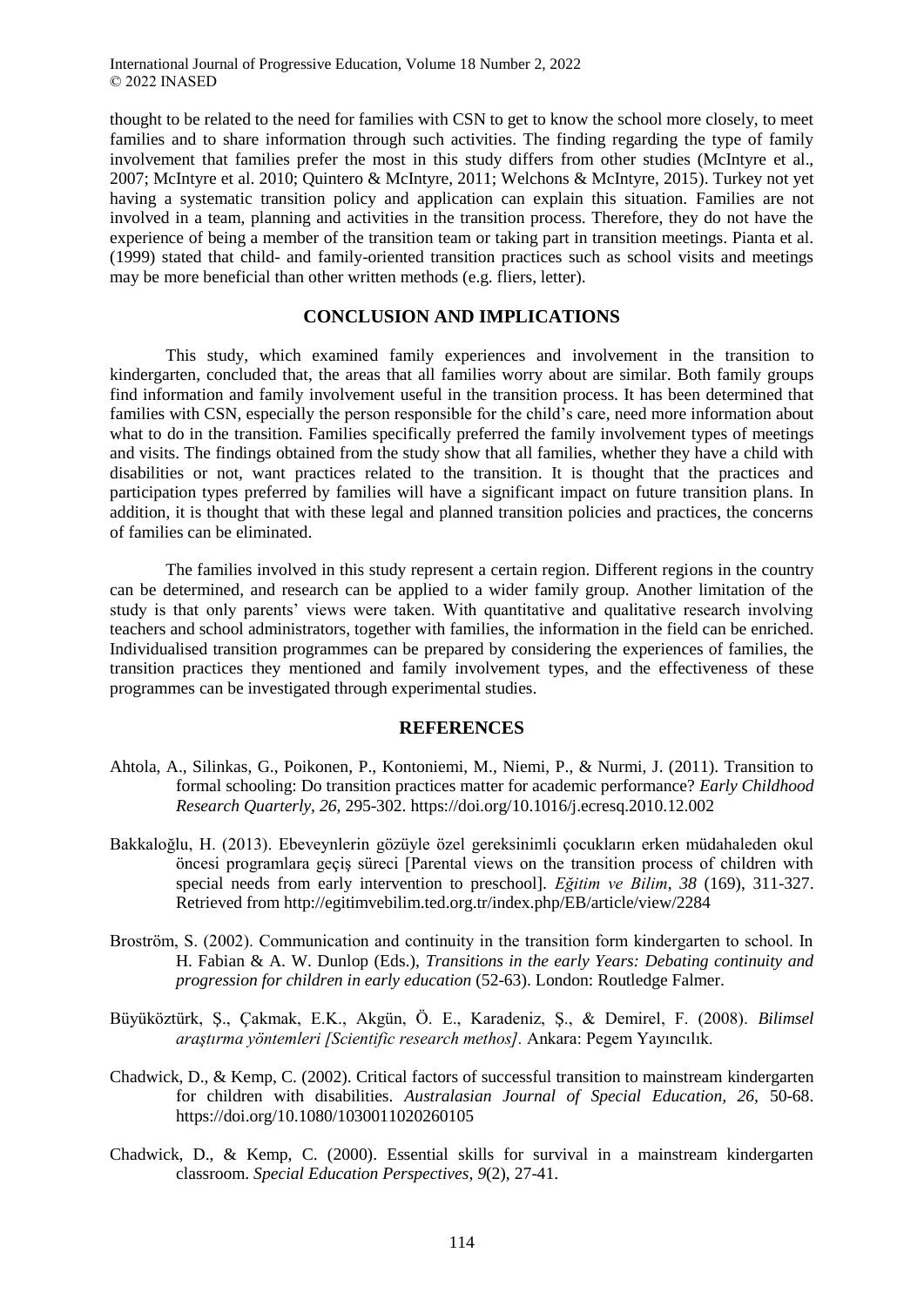- Clarkin-Phillips, J., & Carr, M. (2012). An affordance network for engagement: Increasing parent and family agency in an early childhood education setting. *European Early Childhood Education Research Journal*, *20*(2), 177–187. https://doi.org/10.1080/1350293X.2012.681130
- Daley, T. C., Munk, T., & Carlson, E. (2011). A national study of kindergarten transition practices for children with disabilities. *Early Childhood Research Quarterly*, *26*, 409-419. https://doi.org[/10.1016/j.ecresq.2010.11.001](https://doi.org/10.1016/j.ecresq.2010.11.001)
- Danielson, C. (2002). *Enhancing student achievement: A framework for school improvement.* Association for Supervision and Curriculum Development, Alexandria, VA, USA.
- DeCaro, J. A., & Worthman, C. M. (2011). Changing family routines at kindergarten entry predict biomarkers of parental stress. *International Journal of Behavioral Development, 35*(5), 441– 448. https://doi.org/10.1177/0165025411406853.
- Dockett, S., & Perry, B. (2004). What makes a successful transition to school? Views of Australian parents and teachers. *International Journal of Early Years Education, 12*(3), 217-230. https://doi.org/10.1080/0966976042000268690
- Dockett, S., & Perry, B. (2007). *Transition to school: Perceptions, expectations, experiences.* Sydney: University of New South Wales Press.
- Giallo, R., Kienhuis, M., Treyvaud, K., & Matthews, J. (2008). A Psychometric evaluation of the parent self-efficacy in managing the transition to school scale. *Australian Journal of Educational and Developmental Psychology*, *8,* 36-48. Retrieved from https://files.eric.ed.gov/fulltext/EJ815647.pdf
- Gill, S., Winters, D., & Friedman, D. S. (2006). Educators' views of pre-kindergarten and kindergarten readiness and transition practices. *Contemporary Issues in Early Childhood, 7*(3), 213–227. https://doi.org[/10.2304/ciec.2006.7.3.213](https://doi.org/10.2304%2Fciec.2006.7.3.213)
- Griebel, W., & Niesel, R. (2009). A developmental psychology perspective in Germany: Coconstruction of transitions between family and education system by the child, parents and pedagogues. *Early Years, 29*(1), 59–68. https://doi.org/10.1080/09575140802652230
- Harper, L. J. (2005). *Transition voices: Perspectives, concerns, and discontinuities expressed by children, parents and teachers as children transition from a university-affiliated kindergarten to a public school first grade.* [Doctoral dissertation, State University of New York] http://scholars.unh.edu/cgiviewcontent.cgi?article=1300context=dissertation
- Janus, M., Lefort, J., Cameron, R., & Kopechanski, L. (2007). *S*tarting kindergarten: Transition issues for children with special needs. *Canadian Journal of Education, 30* (3), 628‐648. Retrieved from https://journals.sfu.ca/cje/index.php/cje-rce/article/view/2968
- Johnson, L., Gallagher, J., Cook, M., & Wong, P. (2000). Critical skills for kindergarten: Perceptions from kindergarten teachers. *Journal of Early Intervention, 19*, 315-349. https://doi.org/10.1177/105381519501900406
- Kang, J., Horn, E. M., & Palmer, S. (2017). Influences of family involvement in kindergarten transition activities on children's early school adjustment. *Early Childhood Education Journal,* 45, 789–800. https://doi.org/10.1007/s10643-016-0828-4
- Keçeli-Kaysılı, B. (2008). Akademik başarının arttırılmasında aile katılımı [Parent Involvement to Improve Academic Achievement]. *Ankara Üniversitesi Eğitim Bilimler Fakültesi Özel Eğitim Dergisi*, *9* (1), 69-83. https://doi.org/10.1501/Ozlegt\_0000000115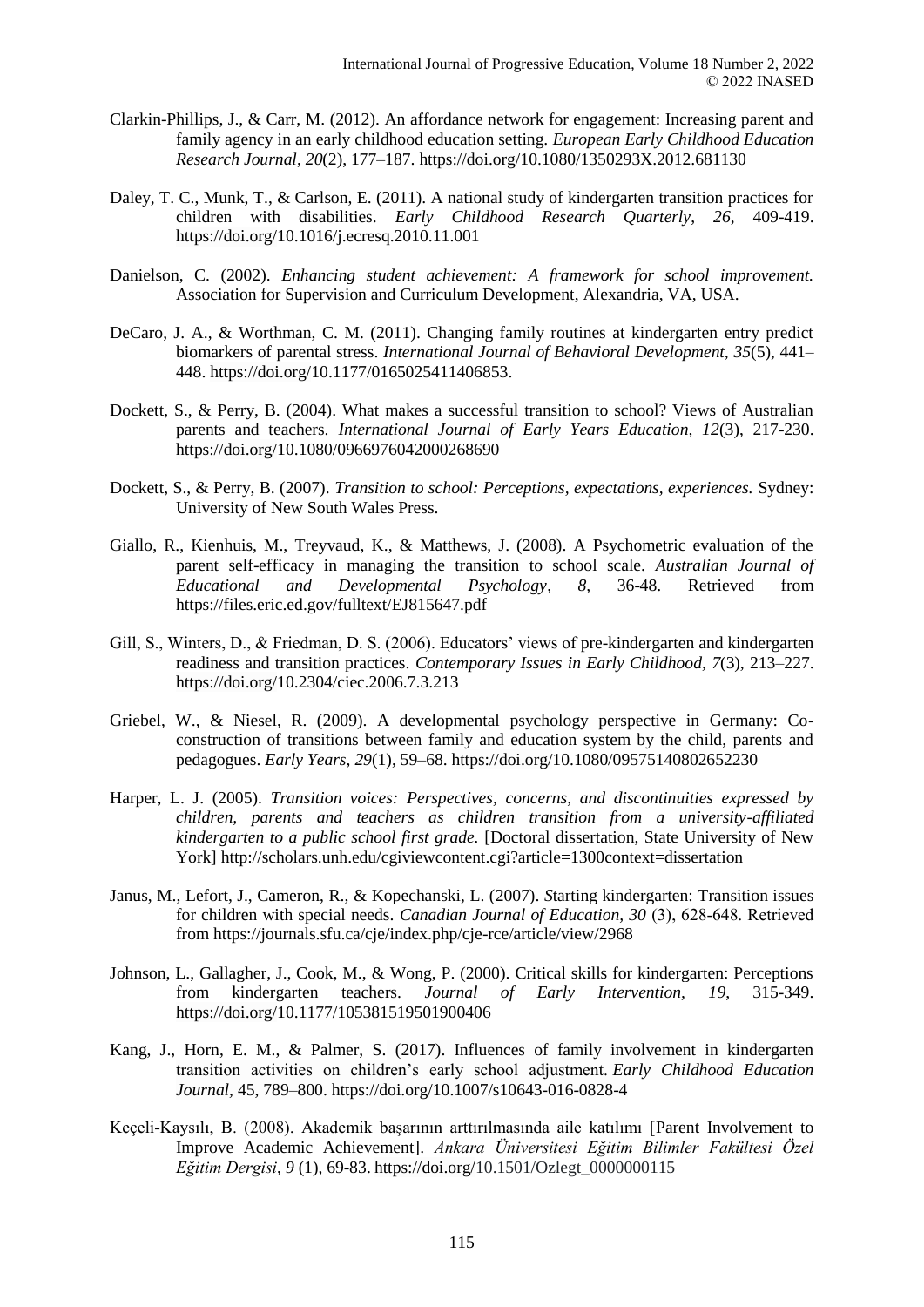- Kemp, C., & Carter, M. (2005). Identifiying skills for promoting successful inclusion in kindergarten. *Journal of Intellectual and Developmental Disability*, *30*(1), 31-44. https://doi.org/10.1080/13668250500033110
- Kielty, M., Sancho Passe, A., & Mayle, S.R. (2013). Transition to kindergarten. *[Teaching Young](https://www.naeyc.org/resources/pubs/tyc)  [Children.](https://www.naeyc.org/resources/pubs/tyc)* 6 **6** (4). Retrieved from https://www.naeyc.org/resources/pubs/tyc/feb2014/transitions-kindergarten
- Kluczniok, K., Lehrl, S., Kuger, S., & Rossbach, H.G. (2013). Quality of the home learning environment during preschool age – Domains and contextual conditions. *European Early Childhood Education Research Journal, 21* (3), 420–438. https://doi.org/10.1080/1350293X.2013.814356
- Kochhar-Bryant, C. A. (2008). *Collaboration and system coordination for students with special needs.*  Upper Saddle River, N.J. : Pearson Merrill Prentice Hall.
- La Paro, K. M., Pianta, R., & Cox, M. (2000). Kindergarten teachers' reported use of kindergarten to first grade transition practices. *The Elementary School Journal, 101* (1), 63-78. https://doi.org/[10.1086/499659](https://www.researchgate.net/deref/http%3A%2F%2Fdx.doi.org%2F10.1086%2F499659)
- Lau, E. Y. H. (2014). Chinese parents' perceptions and practices of parental involvement during school transition. *Early Child Development and Care, 184* (3), 403-415. https://doi.org/10.1080/03004430.2013.79225
- Lo Casale-Crouch, J., Mashburn, A. J., Downer, J. T., & Pianta, R.C. (2008). Pre-kindergarten teachers' use of transition practices and children's adjustment to kindergarten. *Early Childhood Research Quarterly, 23,* 124-139. https://doi.org[/10.1016/j.ecresq.2007.06.001](https://www.researchgate.net/deref/http%3A%2F%2Fdx.doi.org%2F10.1016%2Fj.ecresq.2007.06.001)
- Malone, D. G., & Gallagher, P. (2009). Transition to preschool special education: A review of the literature. *Early Education and Development, 20*(4), 584-602. https://doi.org/10.1080/10409280802356646
- McGettigan, I., & Gray, C. (2012). Perspectives on school readiness in rural Ireland: The experiences of parents and children. *International Journal of Early Years Education*, *20*(1), 15–29. https://doi.org/10. 1080/09669760.2012.664465.
- McIntyre, L. L., Blacher, J., & Baker, B. L. (2006). The transition to school: Adaptation in young children with and without intellectual disability. *Journal of Intellectual Disability Research, 50,* 349–361. https://doi.org[/10.1111/j.1365-2788.2006.00783.x](https://www.researchgate.net/deref/http%3A%2F%2Fdx.doi.org%2F10.1111%2Fj.1365-2788.2006.00783.x)
- McIntyre, L. L., Eckert, T. L., Fiese, B. H., DiGennaro, F. D., & Wildenger, L. K. (2007). The transition to kindergarten: Family experiences and involvement. *Early Childhood Education Journal*, *35*, 83–88. https://doi.org[/10.1007/s10643-007-0175-6](https://www.researchgate.net/deref/http%3A%2F%2Fdx.doi.org%2F10.1007%2Fs10643-007-0175-6)
- McIntyre, L. L., Eckert, T. L., Fiese, B. H., DiGennaro, F. D., & Wildenger, L. K. (2010). Family concerns surrounding kindergarten transition: A comparison of students in special and general education. *Early Childhood Education Journal*, *38*, 259–263. https://doi.org[/10.1007/s10643-010-0416-y](https://doi.org/10.1007/s10643-010-0416-y)
- Ministry of National Education (2014). *Milli Eğitim Bakanlığı okul öncesi ve ilköğretim kurumları yönetmeliği [The Ministry of National education regulation on preschool education and primary education institutions].* Retrieved from https://www.mevzuat.gov.tr/mevzuat?MevzuatNo=19942&MevzuatTur=7&MevzuatTertip= 5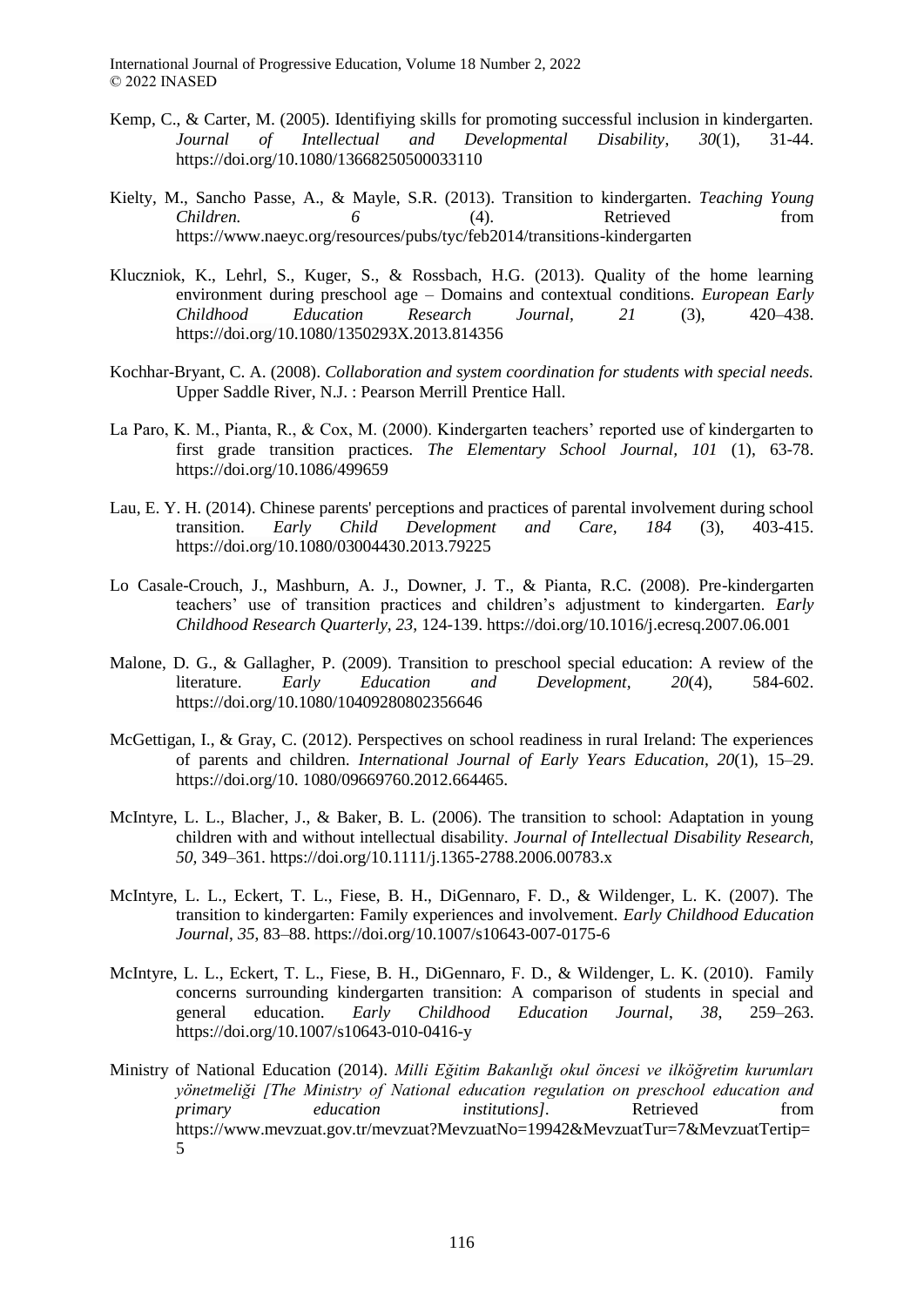- Ministry of National Education (2018). *Özel eğitim hizmetleri yönetmeliği [Special education regulations].* Retrieved from *regulations from* [http://orgm.meb.gov.tr/meb\\_iys\\_dosyalar/2020\\_06/24163215\\_ozel\\_eYitim\\_yonetmeliYi\\_so](http://orgm.meb.gov.tr/meb_iys_dosyalar/2020_06/24163215_ozel_eYitim_yonetmeliYi_son_hali.pdf) [n\\_hali.pdf](http://orgm.meb.gov.tr/meb_iys_dosyalar/2020_06/24163215_ozel_eYitim_yonetmeliYi_son_hali.pdf)
- Ministry of National Education (2020). *Okul öncesi eğitim ve ilkokul 1. sınıflarda okula uyum program [Preschool and primary 1st grade school orientation program].* Retrieved from https://tegm.meb.gov.tr/meb\_iys\_dosyalar/2020\_09/15174803\_okula\_uyum\_uygulama\_esasl arY\_imzalanmYY\_yazY\_eki.pdf
- Morrison, G.S. (2003)*. Fundamentals of early childhood education*. Boston, MA: Pearson.
- Özdamar, K. (2004). *Paket programlar ile istatistiksel veri analizi (Çok değişkenli analizler). [Statistical data analysis for package programs (Multivariate analyses)]* Eskişehir: Kaan Yayıncılık.
- Quintero, N., & McIntyre, L. L. (2011). Kindergarten transition preparation: A comparison of teacher and parent practices for children with autism and other developmental disabilities. *Early Childhood Education Journal*, *38*, 411–420. https://doi.org[/10.1007/s10643-010-0427-8](https://doi.org/10.1007/s10643-010-0427-8)
- Pianta, R., Cox, M., Taylor, L., & Early, D. (1999). Kindergarten teachers' practices related to the transition to school: Results of a national survey. *The Elementary School Journal, 100*(1), 71–86. Retrieved from http://www.jstor.org/stable/1002162
- Rimm-Kaufman, S. E., & Pianta, R. C. (2000). An ecological perspective on the transition to kindergarten: A theoretical framework to guide empirical research. *Journal of Applied Developmental Psychology, 21* (5), 491- 551. https://doi.org[/10.1016/S0193-3973\(00\)00051-](https://doi.org/10.1016/S0193-3973%2800%2900051-4) [4](https://doi.org/10.1016/S0193-3973%2800%2900051-4)
- Rosenkoetter, S. E., Hains, A. H., & Fowler, S. A. (1994). *Bridging early services for children with special needs and their families.* Baltimore: Paul H. Brookes.
- Rosenkoetter, S. E., Hains, A. H., & Dogaru, C. (2007). Succesful transitions for young children with disabilites and their families: Roles of school social workers. *Children and Schools*, *9 (1),*  25- 34. https://doi.org/ [10.1093/cs/29.1.25](https://www.researchgate.net/deref/http%3A%2F%2Fdx.doi.org%2F10.1093%2Fcs%2F29.1.25)
- Rous, B., Hallam, R., Harbin, G., Mc Cormick, K., & Jung, L. A. (2007). The transition process for young children with disabilities: A conceptual framework. *Infants and Young Children*, *20 (2),* 135-148. https://doi.org[/10.1097/01.IYC.0000264481.27947.5f](https://www.researchgate.net/deref/http%3A%2F%2Fdx.doi.org%2F10.1097%2F01.IYC.0000264481.27947.5f)
- Rous, B., Myers, C. T., & Striclin, S. B. (2007). Strategies for supporting transition of young children with special needs and their families. *Journal of Early Intervention, 30 (1),* 1-18. https://doi.org/10.1177/105381510703000102
- Rous, B., Hallam, R. , McCormick, K., & Cox, M. (2010). Practices that support the transition to public preschool programs: Results from a national study. *Early Childhood Research Quarterly, 25,* 17-32. https://doi.org[/10.1016/j.ecresq.2009.09.001](https://www.researchgate.net/deref/http%3A%2F%2Fdx.doi.org%2F10.1016%2Fj.ecresq.2009.09.001)
- Stoner, J. , B. , Angell, M. E. , House, J. J., & Bock, S. J. (2007). Transitions: Perspectives from parents of young children with Autism Spectrum Disorder (ASD). *Journal Developmental Physical Disabilities*, *19* (1)*,* 23- 39.
- Stormont, M., Beckner, R., Mitchell, B., & Richter, M. (2005). Supporting succesful transition to kindergarten: General challenges and specific implications for students with problem behavior. *Psychology in the Schools*, *42* (8), 765- 778. https://doi.org/10.1002/pits.20111